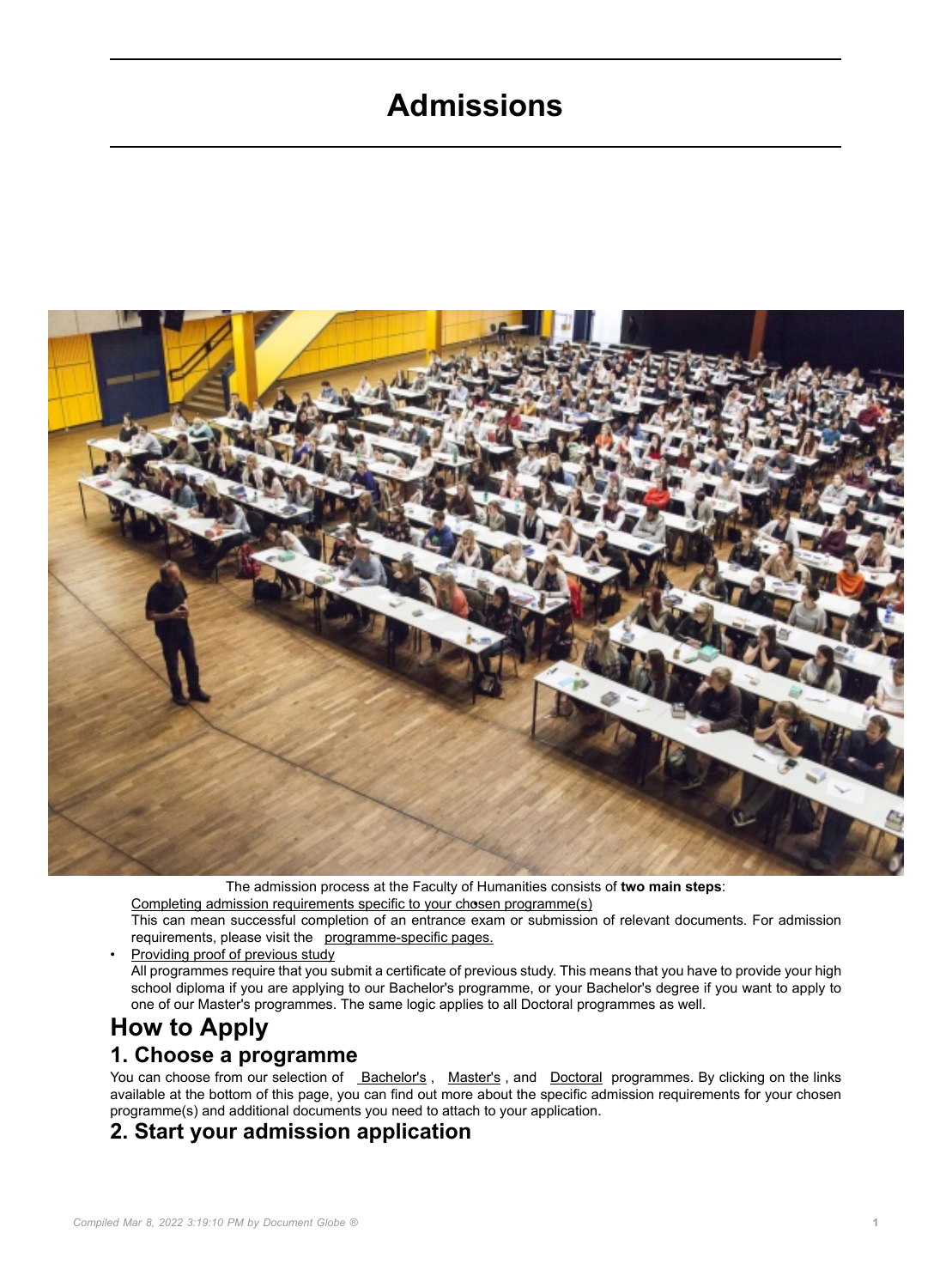You can submit your application [online via our Admissions portal](https://is.cuni.cz/studium/eng/prijimacky/index.php) . You can find direct links to specific applications on the relevant programme pages .

Applications are accepted on a rolling basis **starting from November** and ending by programme-specific deadlines. You can find the relevant deadlines below this guide.

## **3. Pay the application fee**

Details regarding the application fee and how to pay it will be provided to you at the end of your application form. You can find more information on the page, [Payment Information](https://fhs.cuni.cz/FHSENG-657.html) .

In case you are submitting more than one application it is necessary to pay the application fee for each one of them.

### **4. Submit your application**

After you have completed the abovementioned steps and attached all the necessary documents to your application, you can officially submit it for processing. **Please, be aware that specific study programmes have different admission requirements - this will change the number and nature of documents required of you during the application process**.

Basic admission requirements include proof of completion of previous studies ; i.e. completed secondary education for Bachelor's programs or a completed Bachelor's degree for Master's programmes. Some study programmes require that you sit an entrance exam while some require the submission of specific documents together with the application.

You can find more information about these requirements on the pages of our Bachelor's , Master's , and Doctoral programmes.

#### **Recognition of Previous Study**

If you completed your previous studies outside of the Czech Republic, your diploma needs to go through a process of recognition or nostrification. This step can be done later in the admission process in case you haven't received your diploma by the time of application submission.

There are several ways how to get your diploma recognized:

• *Recognition by the Faculty*

This process is inteded for single use only and can be used for one admission process. The process takes up to 30 days and costs 870 CZK (approx. 31 EUR/35 USD).

- *Automatic Equivalency*
	- If you are a holder of a degree from Slovakia, Poland, Hungary, or Slovenia your diploma is deemed automatically equivalent and does not have to undergo the process of recognition.
- *Nostrification*

Nostrification documents have life-long validity and can be used for any admission process. However, the process can take up to 3 months and is costlier.

Nostrification of high school diplomas costs 1,000 CZK (approx. 39 EUR/43 USD) while nostrification of higher education certificates costs 3,000 CZK (approx. 117 EUR/130 USD).

You can find out more about these proceses on our webpage, [Recognition of Foreign Diplomas and Degrees](https://fhs.cuni.cz/FHSENG-912.html) .

The **deadline** for submitting your diploma is **September 30, 2022**. This date is the **enrolment deadline** for all students wishing to study in the academic year 2022/2023. Please, note that before submitting your diploma it needs to have gone through the abovementioned process of recognition or nostrification.

The **extended deadline**, by which you **must succesfully complete all admission requirements** in order to be enrolled in the academic year, is **October 22, 2022**. This deadline is *intended for students who are still going through the process of recognition/nostrificatio* n at the time of the aforementioned enrollment deadline. Please, keep in mind that the academic year starts already in early October 2022.

#### **Tuition Fees**

Please, be aware that foreign language study programmes at the Faculty of Humanities are subject to tuition fees.

| Liberal Arts and Humanities                      | 3000€/year |
|--------------------------------------------------|------------|
| <b>Gender Studies</b>                            | 3000€/year |
| <b>Historical Sociology</b>                      | 2000€/year |
| Oral History and Contemporary History            | 2000€/year |
| französische l<br>Deutsche<br>und<br>Philosophie | 200€/year  |